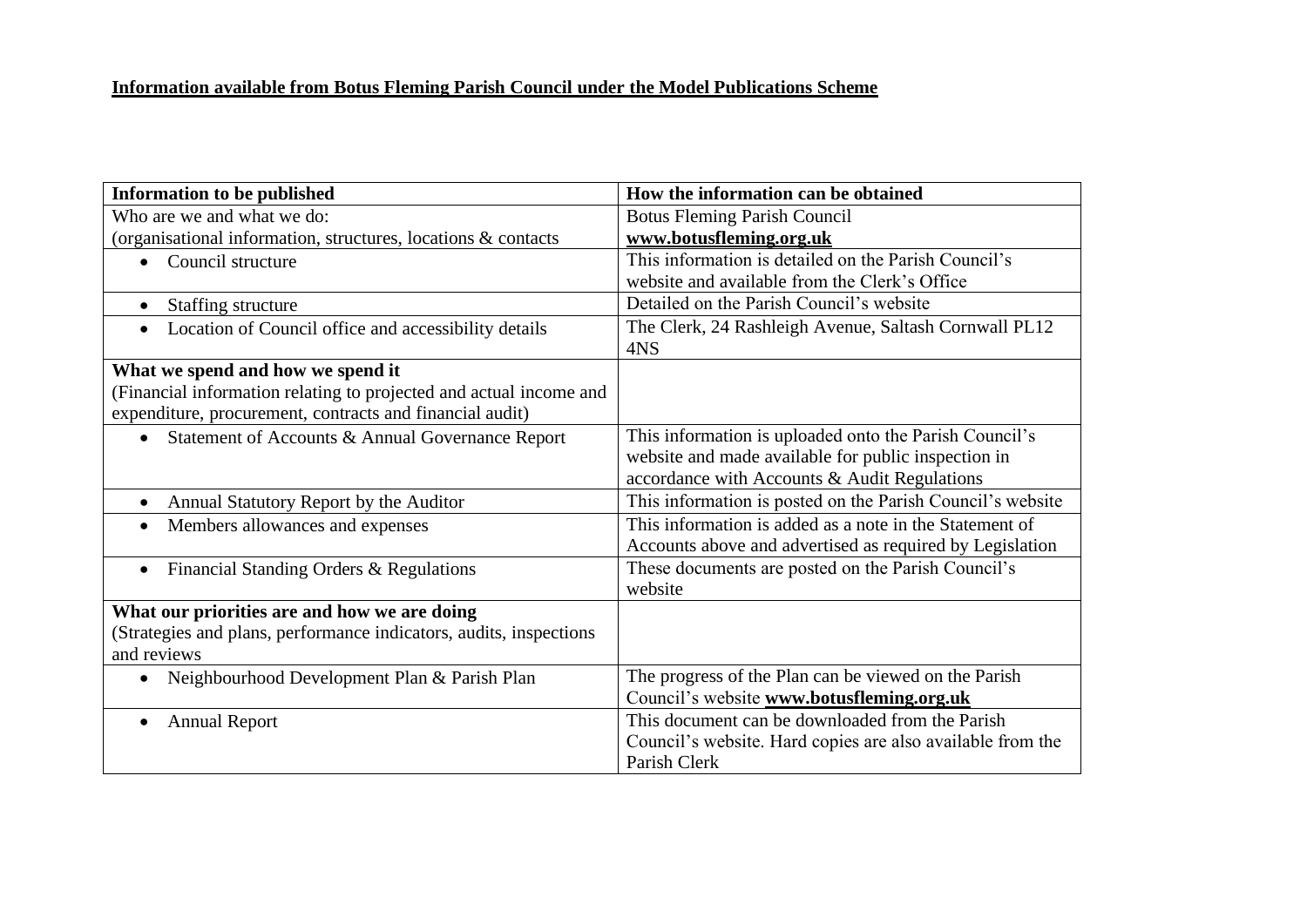| Responses to Consultation papers                                    | These documents will be available on deposit to the<br>Clerk's Office (address above) |
|---------------------------------------------------------------------|---------------------------------------------------------------------------------------|
| <b>How we make decisions</b>                                        |                                                                                       |
| (Decision making processes and records of decisions)                |                                                                                       |
| Timetable of Meetings                                               | This information is posted on the Parish Council's website                            |
| Agendas                                                             | Agendas for Council Meetings will be posted on the                                    |
|                                                                     | Council's website, and the Parish Notice Boards situated in                           |
|                                                                     | Hatt & Botus Fleming                                                                  |
| Minutes of all Council Meetings (excluding information<br>$\bullet$ | Draft Minutes will be posted on the Parish Council's                                  |
| that is properly regarded as private to the meeting)                | website as soon as reasonably possible (normally within 7                             |
|                                                                     | days of the Meeting). Hard copies will be available from                              |
|                                                                     | the Clerk upon application                                                            |
| Responses to Planning Applications                                  | These are detailed in the Minutes which will be posted on                             |
|                                                                     | the Parish Council's website and also available for                                   |
|                                                                     | inspection on the Cornwall Council's website – Planning                               |
|                                                                     | Portal                                                                                |
| <b>Procedure Standing Orders</b>                                    | The Parish Council's Standing Orders are posted on the                                |
|                                                                     | website                                                                               |

| • Members' Registers of Interest                                       | This document can be viewed on the Cornwall Council website and     |
|------------------------------------------------------------------------|---------------------------------------------------------------------|
|                                                                        | is available for inspection on application to the Clerk             |
| <b>Our Policies and Procedures</b>                                     |                                                                     |
| (Current written protocols, policies and procedures for delivering our |                                                                     |
| services and responsibilities)                                         |                                                                     |
| • Policies $&$ Procedures for the conduct of Council business          | This information is contained within the Parish Council's Standing  |
|                                                                        | Orders and posted on the Council's website                          |
| • Policies $&$ Procedures about the employment of staff                | The Parish Council's Equal Opportunities Policy is available on the |
|                                                                        | Council's website                                                   |
| <b>Lists and Registers</b>                                             |                                                                     |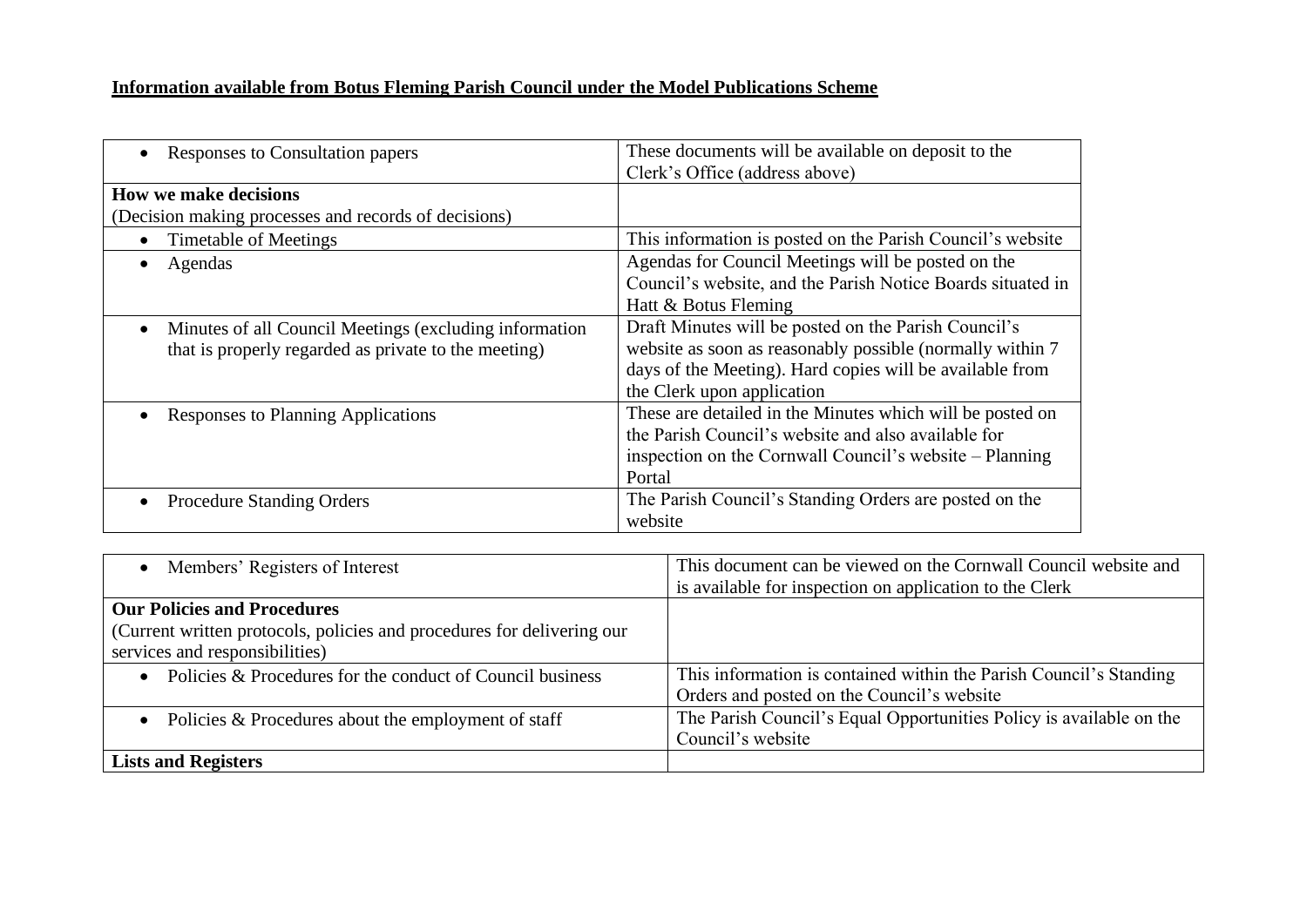| (Any information we are currently Legally required to hold in publicly                                                                                                                                                                                                                                                                                                                                                             |                                                                                                                                        |  |
|------------------------------------------------------------------------------------------------------------------------------------------------------------------------------------------------------------------------------------------------------------------------------------------------------------------------------------------------------------------------------------------------------------------------------------|----------------------------------------------------------------------------------------------------------------------------------------|--|
| available registers)                                                                                                                                                                                                                                                                                                                                                                                                               |                                                                                                                                        |  |
| Any publicly available register or list                                                                                                                                                                                                                                                                                                                                                                                            | These documents will be available on deposit by contacting the Clerk                                                                   |  |
| • Lists of Assets                                                                                                                                                                                                                                                                                                                                                                                                                  | This information is available on the Council's website                                                                                 |  |
| The Services we offer<br>Information about the Services we offer, including leaflets, guidance and<br>newsletters produced for the public and businesses. (Details of the<br>Services for which we are entitled to recover a fee (if relevant) together<br>with those fees)                                                                                                                                                        | Seating/Picnic Benches, Litter & Dog bins<br>$\bullet$<br><b>Bus Shelter</b><br>Botus Fleming Community Action Team & volunteer groups |  |
| <b>Additional information</b>                                                                                                                                                                                                                                                                                                                                                                                                      |                                                                                                                                        |  |
| Botus Fleming Parish Council is committed to Freedom of Information. Requests for information other than the broad classes of information<br>which will routinely be made available to the public as detailed above should be addressed to:<br>The Parish Clerk<br>24 Rashleigh Avenue<br>Saltash<br>Cornwall<br><b>PL12 4NS</b><br>Telephone: 07523 005414<br>Email: clerk@botusfleming.org.uk                                    |                                                                                                                                        |  |
| Most of this information can be downloaded free of charge from Botus Fleming Parish Council's website: www.botusfleming.org.uk                                                                                                                                                                                                                                                                                                     |                                                                                                                                        |  |
| Other information can be viewed free of charge at the above address upon application to the Clerk                                                                                                                                                                                                                                                                                                                                  |                                                                                                                                        |  |
| One copy of any document, which is not available for download from the website, will be supplied free of charge to any resident of Botus<br>Fleming Parish for collection from the Clerk.<br>For multiple copies, and/or documents which are requested to be posted, the charge will be the copying cost of 10p per sheet (black and white)<br>or 30p per sheet (colour) and the cost of Royal Mail 2 <sup>nd</sup> class postage. |                                                                                                                                        |  |
| In accordance with the Model Publication Scheme provided by the Information Commissioner's Office, the Parish Council reserves the right to                                                                                                                                                                                                                                                                                        |                                                                                                                                        |  |